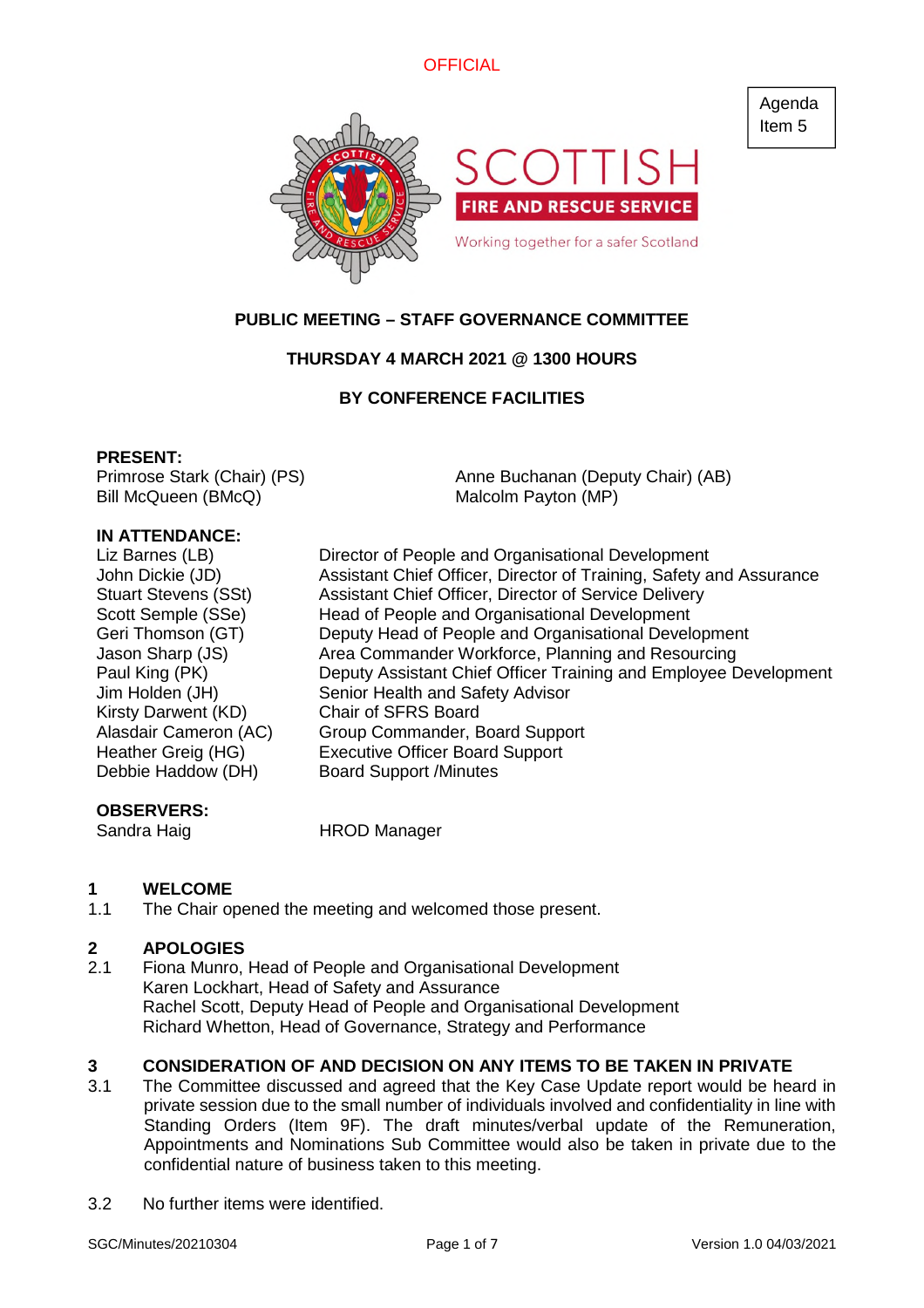# **4 DECLARATION OF INTERESTS**

None.

## **5 MINUTES OF PREVIOUS MEETING: 10 DECEMBER 2020**

5.1 The following amendments were noted and agreed:

Item 7.1.5 – Performance and Risk Report Quarter 2 2021/21 – GT requested that the text "*In relation to the recommencement of health and safety activities,* …" to be amended with "*In relation to the recommencement of health and wellbeing activities*, …

Item 13.2.1 – Update from Partnership Advisory Forum – MP requested that the text "*Concern that prior knowledge of Scottish Ambulance Service's non-attendance was known*." to be amended to "*Concern that prior knowledge of Scottish Ambulance Service's non-attendance is known*".

#### 5.2 **Subject to the above amendments, the minutes of the meeting held on 3 December 2020 were approved as a true record of the meeting.**

## **5.3 Matters Arising**

5.3.1 None

## **6 ACTION LOG**

- 6.1 The Committee considered the action log and noted the updates.
- 6.2 Due to the postponement of the Building the Future Together workshop, items 8.1.3 and 8.2.2 to be reopened until a new date has been scheduled.
- **6.3 The Committee noted the updated Action Log and approved the removal of completed actions**.

## **7. PERFORMANCE AND RISK REPORT QUARTER 3 2020/21**

#### 7.1 **People and Organisational Development (POD)**

- 7.1.1 SSe presented the Committee with the POD Progress and Performance Report Quarter 3 2020/21, highlighting the following key areas:
	- Following the publication of this report, an agreement has been reached in relation to the standardisation of Instructor's Terms and Conditions.
	- Successful COVID Recognition Scheme launched and would close in March 2021.
	- Leadership Development Centre Policy now live. This would help support and prepare individuals for future promotion and leadership roles.
	- Continual development of skill bank with a view to launch in Q4.
	- Update on People, Training, Finance and Asset (PTFA) Programme including ongoing discussions with current systems provider to extend existing contracts to ensure continuity through the tendering phase. Paul McGovern has been appointed as Programme Manager.
	- Protection of Vulnerable Groups (PVG) project extended by 6 months (September 2021).
	- Resourcing of RVDS continues to be challenging. Recently established National RVDS Leadership Forum would help to progress this area and implement involvements.
	- Progressing the review of Re-engagement Policy.
	- Through collaborative work within the Service, pre-placement recruitment and routine health assessments have been re-established in Q3 in line with a revised safe system of work and appropriate risk assessments.
	- Wellbeing Group continues to produce a suite of resources which are available via iHub.
	- Employee Wellbeing survey undertaken and results will be available in Q4.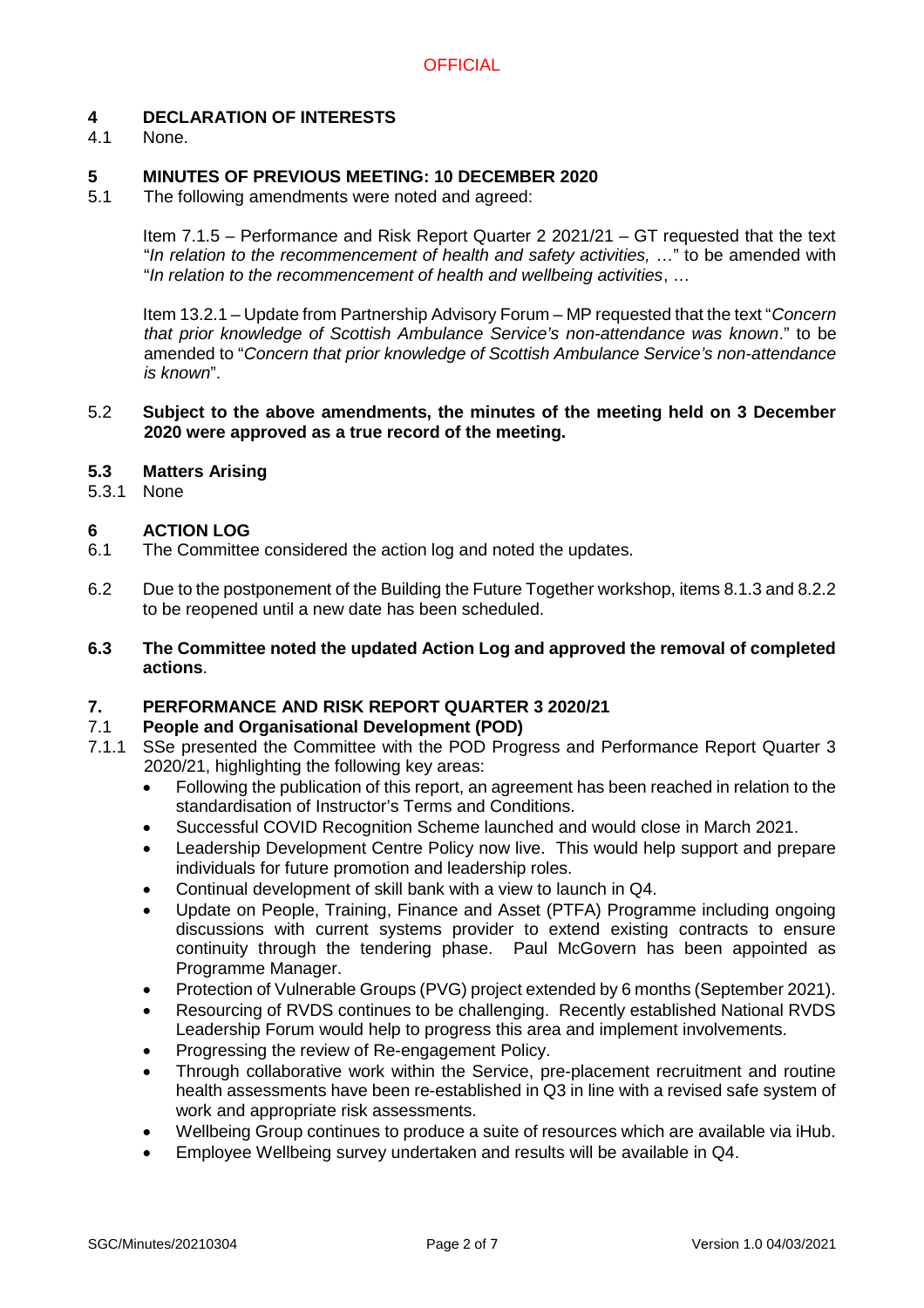- Analysis on referrals both management and self-referrals, improved attendance at (remote) appointments, recognition of both work and non-work related stress and support mechanisms available.
- Recording of COVID absences to be categorised separately to improve analysis.
- Reviewing Directorate's Annual Operating Plan for 2021 and Performance Management Framework.
- 7.1.2 The Committee noted the positive connotation from increased self-referrals and the fact that staff were aware of the support available.
- 7.1.3 SSe noted that consideration would need to be given to separate and identify the impact of COVID on statistical data.
- 7.1.4 GT noted that self-referrals were being requested for a wider range of reasons, both selfreferrals and management referral data were reviewed and discussed through individual case management conferences between Health & Wellbeing and HR Business Partners. Due to health and absence data being held on separate systems, the ability to track and trace the impact of previous referrals was currently a manual, time-consuming process. GT reminded the Committee of the post incident support arrangements currently in place.
- 7.1.5 In relation to any identified themes emerging from Wellbeing Survey, SSe confirmed that they would be linked into the next staff survey.
- 7.1.6 In relation to signposting staff to external organisations, who can provide support with relationships outside the workplace, SSe agreed to revisit this with the Wellbeing Group.
- 7.1.7 In relation to RIDDOR reporting incidents relating to COVID, JD gave assurances that the Service had robust processes in place for identifying and responding (rapid review) to any incidents. Following any rapid review, an action plan was developed for the individual location to highlight and support best practice. He further noted that regular monthly meetings were held with the HSE Inspector, who had provided positive feedback on the processes in place. JD reminded the Committee that all SFRS premises have been designated COVID secure.
- 7.1.8 JH informed the Committee that the increase in incidents of exposure to harmful substances was directly related to COVID.
- 7.1.9 In regard to the PVG project, the Committee commented on the reliance on one countersignatory and questioned whether the Service could introduce further measures to improve response rates. GT reminded the Committee of the impact of COVID on the project and noted several areas of improvement. These included the PVG database being developed to more effectively track progress of individual PVG forms, providing regular monitoring reports to Local Senior Officers, additional administration support and increasing numbers of counter-signatories. GT briefed the Committee on the different processes in place for existing staff and potential new recruits should an issue occur. The project was estimated as 50% complete at the start of 2021.

#### 7.1.10 **The Committee scrutinised the report.**

#### 7.2 **Training, Safety and Assurance**

- 7.2.1 PK presented Training, Safety and Assurance Progress and Performance Quarter 3 Report 2020/21. Within the Training function, the following key areas were highlighted:
	- 56 new RVDS Trainee Firefighters completed their Task and Task Management course, across 7 different training locations, on 11 December 2020. 24 Wholetime Trainee Firefighters graduated on 18 December 2020 and a further 24 new Trainee Firefighters were scheduled to graduate in April 2021.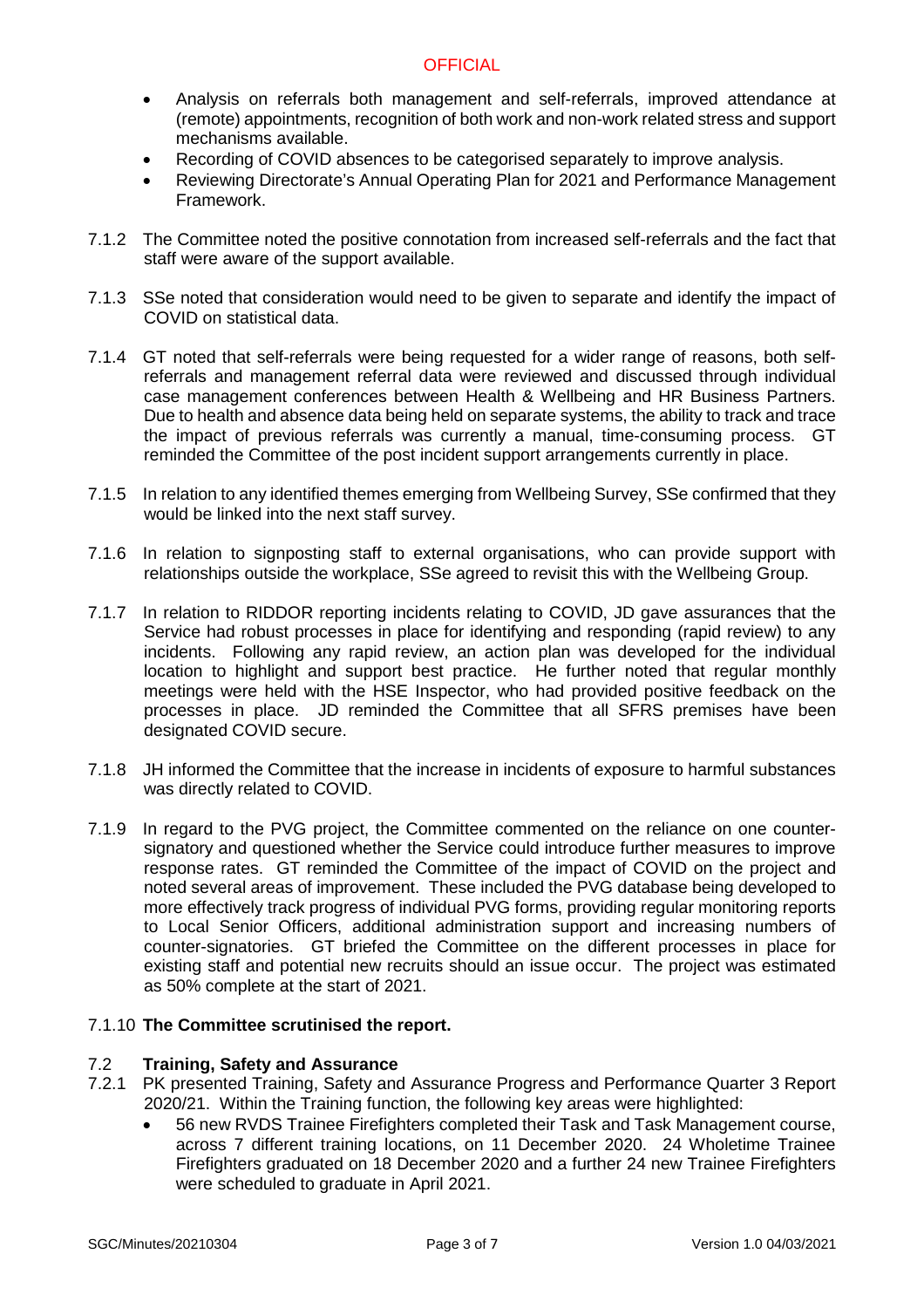- Within Q3, 22 Specialist courses were delivered including a multi-agency National Inter-Agency Liaison Officer (NILO) course. During this 2-week course, one case of COVID was identified however, there were no transmission to other attendees.
- Area Commander Richie Hall was appointed as the Continuous Improvement Programme Manager in November 2020.
- Within Q3 the risk movement had remained stable, however, due to continuing restrictions this will impact on Q4.
- Spotlight risk on specialist rescue attributes that have reduced due to the focus on core skills. Processes were in place to risk assess and identify any reduction in specialist skills that would impact on maintaining operational ability. Should any be identified, a concerted focus on that specific skills would be made.
- Core competencies remain static due to the focus on key skills. Trends identified decline in Incident Command competence for Flexi Duty Officers, however mitigating actions have been put in place ie remote assessments. Ability to assess incident command competencies on the incident ground was still being progressed.
- Proposal to reformat report, incorporating new performance indicators, to be discussed with the Committee Chair.

## *(SS left the meeting at 1400 hrs)*

- 7.2.2 The Committee noted the innovative solutions introduced during the pandemic and particularly welcomed competence assessment on the incident ground as part of the Incident Command Course.
- 7.2.3 The Committee queried any potential increased risks due to the decline in specialist skills. PK informed the Committee that the matrix within the report relate to individuals who are nearing their periodic reaccreditation, however, a recovery plan had been developed to address this. He reminded the Committee that staff were continuing to maintain their skills through training, and recording, on stations. JD noted that the Service had processes in place for tactical withdrawal and deploy specialist services to ensure an appropriate response.
- 7.2.4 PK informed the Committee that there was a training backlog hence extending currency periods. The annual Training Needs Analysis (TNA) had recently been compiled and would be discussed with Service Delivery colleagues to develop a training delivery and recovery plan.
- 7.2.5 In relation to the Improvement Plan, JH noted the overall progress was 60% with significant improvements across most of the areas. This indicated that these plans were becoming embedded within Directorates. Two areas, Operations and Service Development, were impacted significantly by COVID, however, Safety and Assurance Improvement Group have been reconvened in this areas and plans were now in place to progress overdue actions.

# 7.2.6 **The Committee scrutinised the report.**

# **8 WORKPLACE PLANNING**

#### 8.1 **Resourcing: Verbal update**

- 8.1.1 JS provided the Committee with a verbal update on resourcing, highlighting the following key points:
	- As a result of COVID restrictions, unique challenges had arisen in relation to continuing to facilitate fitness testing, medicals, and interviews. Interviews were now held virtually.
	- Forums established to support recruitment and selection are: National Retained and Volunteer Leadership Forum including the RVDS projects; Operational Availability Group, Resourcing Recovery Group; Task & Finish Group to focus on local solutions for fitness, medicals, selection testing, training, etc.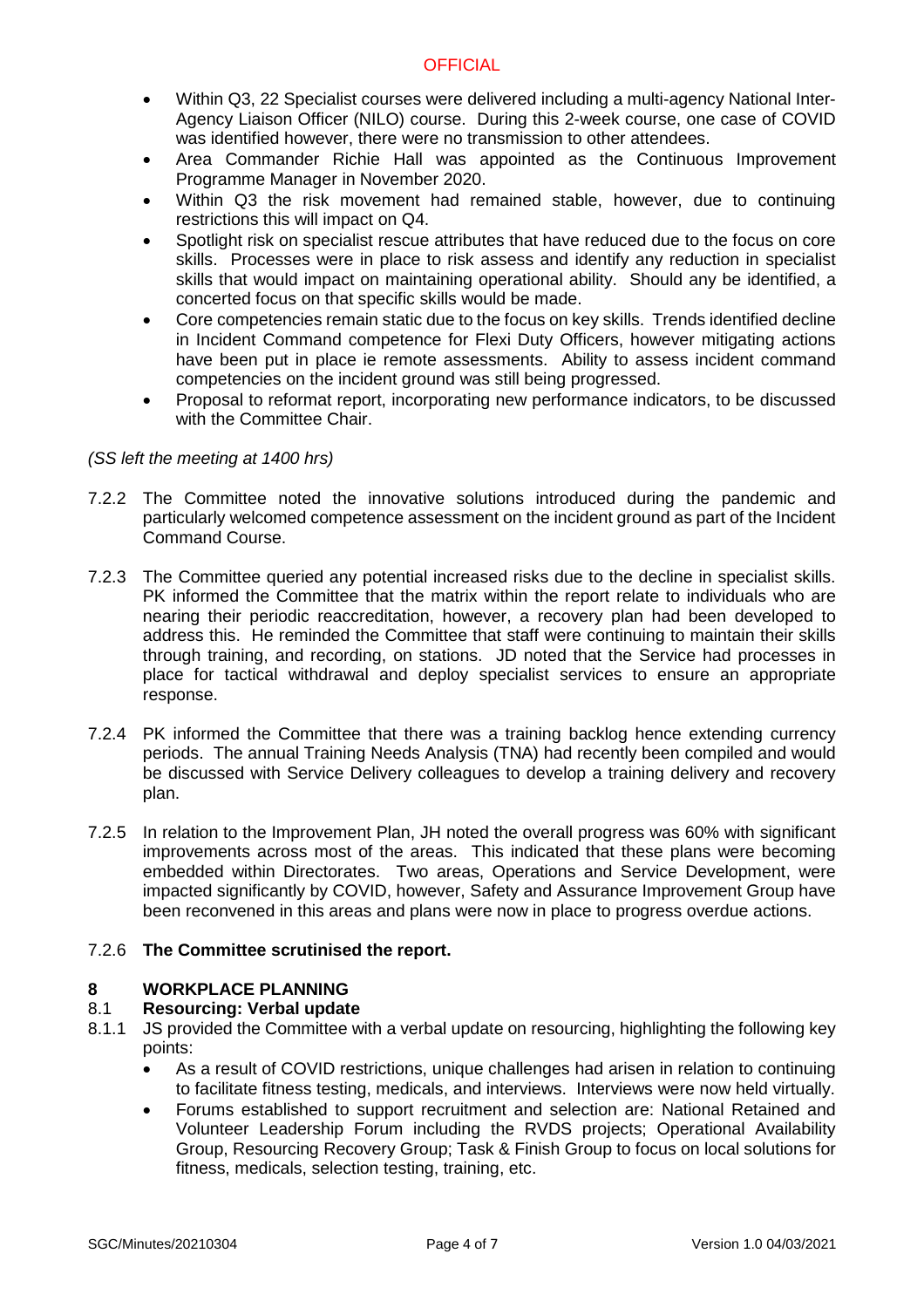- 8.1.2 The Committee welcomed the localised targeted interventions and the integrated Directorate collaboration.
- 8.1.3 JS informed the Committee that a significant increase in applications had been received following both the Operational Control and Wholetime Firefighters campaigns. JS provided an overview of the applications received and the potential benefits of hosting an information forum or producing information videos prior to campaigns being launched. Within the Wholetime application process, the Service currently have a self-assessment tool to allow individuals to self-assess prior to application.
- 8.1.4 JS reiterated the impact of COVID on the Strategic Resourcing Plan. He informed the Committee of the upcoming process for Area Commander, commencing on 22 March 2021 for a potential 13 posts within the next 18 months and recent conclusion of the Station Commander process, resulting in a pool of 79 candidates. He confirmed that due diligence had been undertaken on temporary promotions and transfers processes. Due to the current circumstances, increased engagement had been undertaken with both candidates and selection panels during the process and had resulted in positive feedback. Event to be organised for the successful Station Commander applicants to offer congratulations and to provide an overview of the expectations of the role within the organisation.

#### *(SS joined the meeting at 1435 hrs)*

- 8.1.5 The Committee commented on the turnover of Area Commander and Station Commander within the next 2 years and asked whether any additional support needed to be considered for those taking up these roles. JS advised the Committee that he had been fully engaging with the Leadership and Development Team to review the retirement profile. The Committee were reminded that these posts were being filled through normal promotion process therefore the successful candidates were not new to the Service. In addition, leadership mentoring processes were in place to support newly promoted post holders.
- 8.1.6 JS updated the Committee on future Crew Commander process, which was being supported by Training and Leadership & Development teams, as well as Group Commander and Deputy Assistant Chief Officer processes.
- 8.1.7 The Committee welcomed the update and acknowledged the collaborative work within the Service in preparation and to improve the Service's position.

#### 8.1.8 **The Committee noted the report.**

*(J Sharp left at 1446 hrs)*

# **9 HMFSI TRAINING OF RETAINED DUTY SYSTEM PERSONNEL ACTION PLAN**

- 9.1 PK provided an update to the Committee on the action plan, which has been developed in response to the report published by Her Majesty's Fire Service Inspectorate (HMFSI), relating to the Training of the Retained Duty System (RDS) Personnel. The following key points:
	- Action Plan containing 31 actions developed to address the HMFSI's 22 recommendations.
	- Currently 72% complete but would remain live until 2023.
- 9.2 In relation to the initial training, PK advised that the Service now had the ability to deliver this training in modules which would make it more accessible for individuals, however they would still be required to complete their training within a specific time. JD reminded the Committee that the Service were continuing to explore alternative options for delivering courses. He noted that any changes required both time and resources to develop and implement and this needed to be balanced against existing commitments.

#### 9.3 **The Committee scrutinised report.**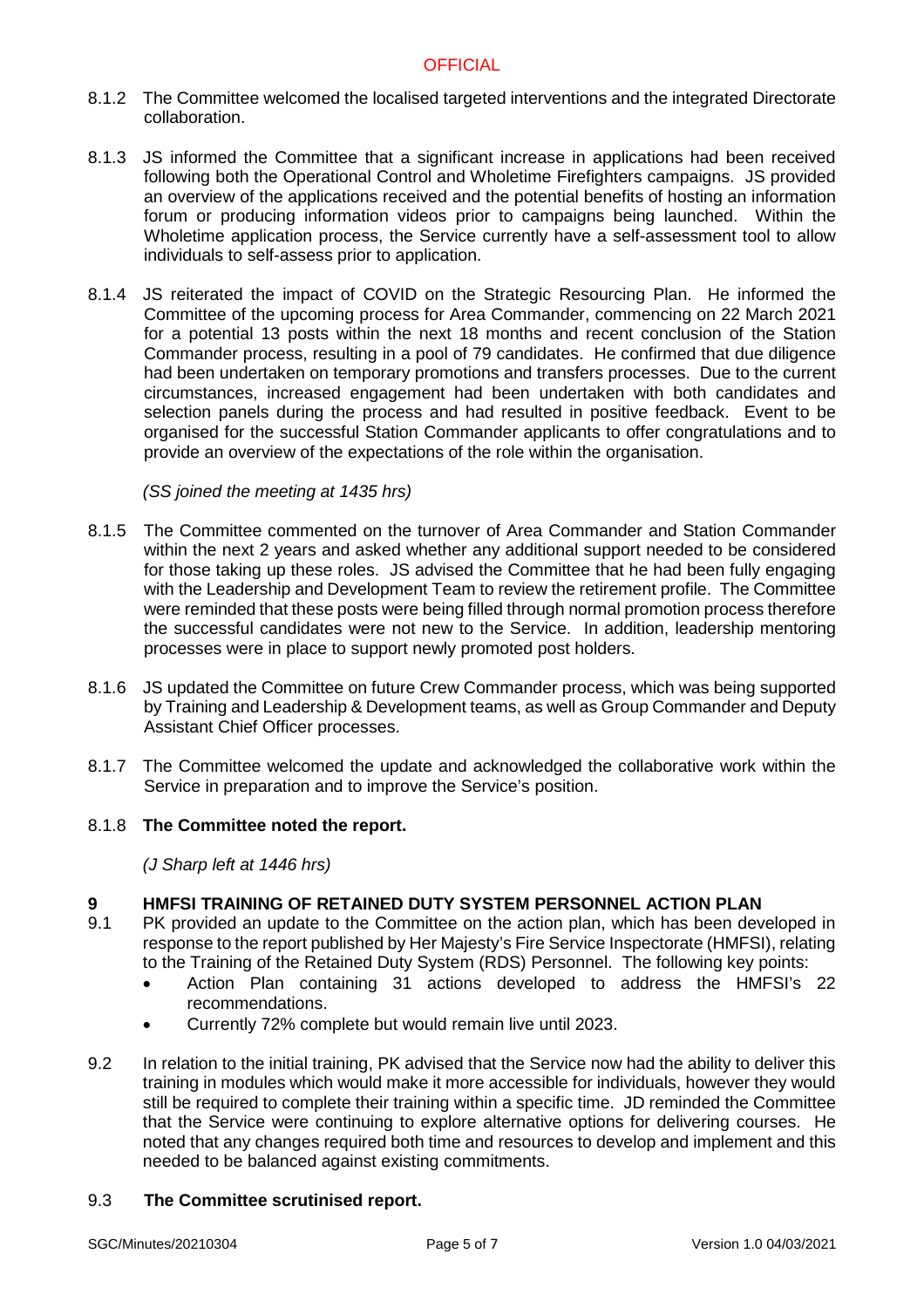# **10 UPDATE: WORKING TOGETHER FRAMEWORK**

# 10.1 **Update from Employee Partnership Forum (EPF)**

10.1.1 LB advised the EPF meeting scheduled for 18 February 2021 was cancelled.

# 10.2 **Update from Partnership Advisory Forum (PAG)**

10.2.1 LB advised the PAG meeting scheduled for 3 March 2021 was cancelled.

## **11 STRATEGIC RISK REGISTER**

11.1 The Committee queried whether the Red risk ratings were appropriate, when considering the mitigation actions in place. PK advised that the risk register was regularly reviewed and the risk rating were reflective of the impact of COVID and subsequent backlog to address these issues. Given the discussions earlier in the meeting, it was suggested that additional narrative be included in future iterations to help highlight the mitigations actions.

## 11.3 **The Committee noted the report.**

## **12 FORWARD PLANNING**

## 12.1 **POD Policy Review Schedule Update**

- 12.1.1 The POD Policy Review Schedule Update report was presented to the Committee for information.
- 12.1.2 The Committee were informed of a discussion at the last Audit & Risk Assurance Committee (ARAC) relating to the levels of governance for policies across the organisation and it was suggested that this report could be shared with ARAC members for their awareness. LB outlined the different layers of governance and processes for new, revised and refreshed policies.
- 12.1.3 AC noted that a specific action to provide an update on this issue, including the links within the scheme of delegation, was due to be provided at the next ARAC meeting (24 March). He further noted the creation of the Good Governance Board could potentially add a further layer of controls and check to ensure appropriate governance during policy development and review.

#### 12.1.4 **The Committee noted the report.**

#### 12.2 **Committee Forward Plan Review**

12.2.1 The Committee noted the Forward Plan.

#### 12.3 **Items for Consideration at Future IGF, Board and Strategy Meetings**

- 12.3.1 The following items were identified for future meetings:
	- General Policy Governance Routes Integrated Governance Forum (March 2021)

#### **13 REVIEW OF ACTIONS**

13.1 AC confirmed there were no formal actions arising during the meeting.

#### **14 DATE OF NEXT MEETING**

- 14.1 The next meeting is scheduled to take place on Thursday 3 June 2021 at 1300 hrs.
- 14.2 There being no further matters to discuss, the public meeting closed at 1505 hrs.

#### **PRIVATE SESSION**

# **15 MINUTES OF PREVIOUS PRIVATE MEETING: 3 DECEMBER 2020**

15.1 The minutes of the private meeting held on 3 December 2020 were approved as a true record of the meeting.